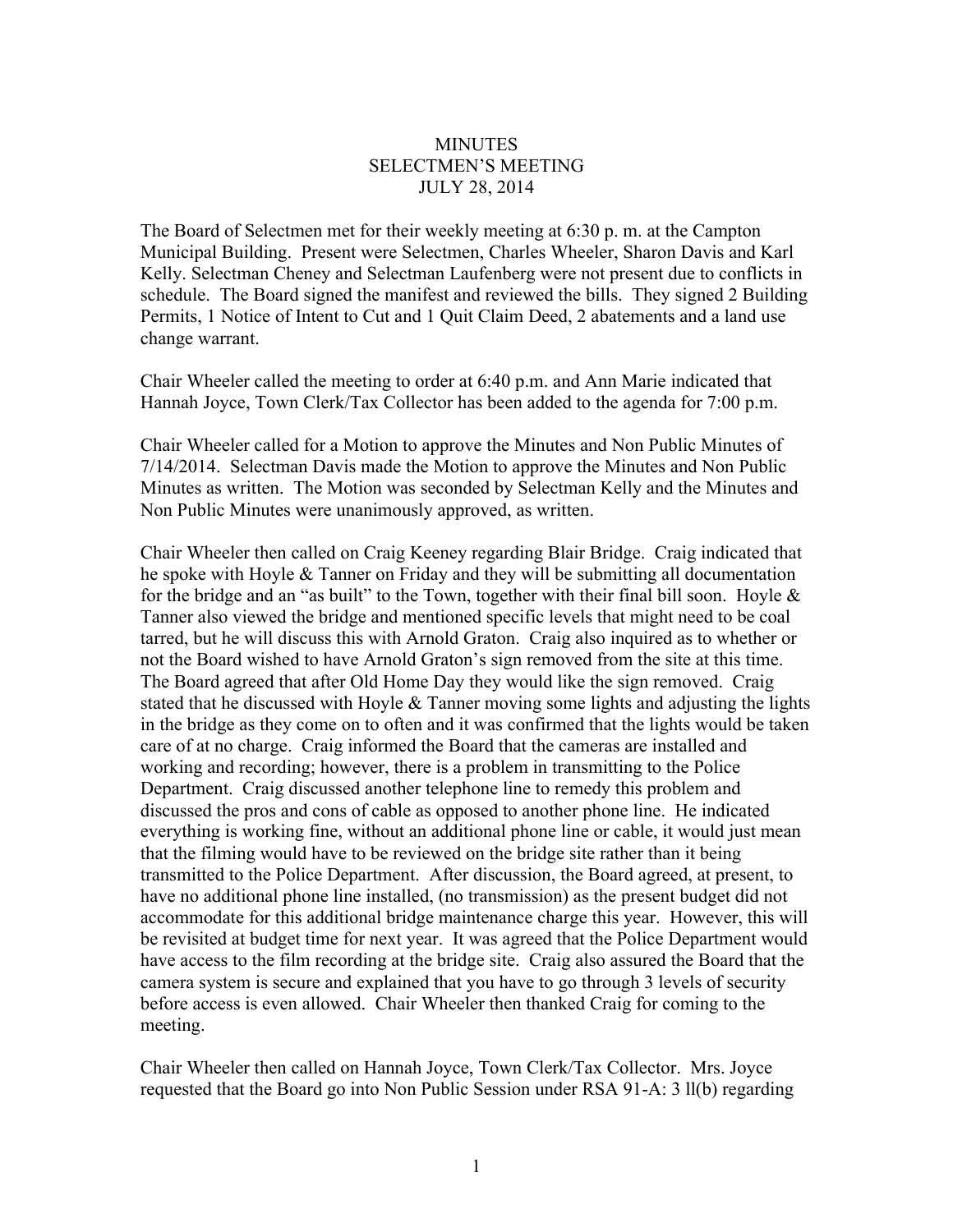consideration of hiring. Chair Wheeler called for a Motion to go into Non Public Session, the Motion was made by Selectman Davis and seconded by Selectman Kelly, and with a roll call vote: Selectman Wheeler – aye, Selectman Davis – aye and Selectman Kelly – aye, the Board went into Non Public Session at 7:00 p.m. The Board came out of Non Public Session at 7:15 p.m. A Motion was then made by Chair Wheeler to seal the Non Public Minutes. The Motion was seconded by Selectman Davis and with a roll call vote: Selectman Wheeler – aye, Selectman Davis – aye and Selectman Kelly – aye, the Non Public Session Minutes were sealed.

Chair Wheeler then called on Ann Marie to review correspondence. Ann Marie indicated that a copy of a letter from NH Department of Environmental Services was received regarding emergency generator issues pertaining to the SAU. Ann Marie confirmed the issues have now been resolved.

The NH Municipal Association sent a memorandum regarding the 2015-2016 Legislative Policy Process and she distributed this information to the Board to review.

The NH DOT sent a letter regarding the Campton Highway Block Grant Aid. Ann Marie indicated that the 2014 payment to the Town was \$34,228.19 and in 2015 the estimated payment will be \$22,818.79.

The NH DOT also sent a letter indicating that the State has Federal funds of \$900,000.00 for installing certain road signs that will be completed on certain State roads in various Towns, which included Campton.

Ann Marie stated that Hannah Joyce provided documentation of old Town records to her regarding the so called "Homan Road" issue which she read to the Board. Selectman Kelly felt that there was a need for further investigation and he will visit the Town Clerk/Tax Collector's Office to acquire further information to assist the Board concerning the so called "Homan Road" issue.

There being no further correspondence, Chair Wheeler then inquired if there was any Other Business – Selectmen's Input. Selectman Davis stated that she ordered the ribbon for the ribbon cutting ceremony for the Blair Bridge Project and she reminded Craig Keeney of the ceremony scheduled at the Blair Bridge on Saturday, August 2, 2014, at 3:30 p.m.

Chair Wheeler then requested that the Board go into Non Public Session under RSA 91- A: 3 ll(c) regarding a reputation matter. The Motion was made by Selectman Davis to go into Non Public Session. The Motion was seconded by Selectman Kelly and with a roll call vote: Selectman Wheeler – aye, Selectman Davis – aye, and Selectman Kelly– aye, the Board went into Non Public Session at 7:20 p.m. The Board came out of Non Public Session at 7:25 p.m. Chair Wheeler requested that the Non Public Minutes be sealed. Selectman Davis made the Motion to seal the Non Public Minutes. The Motion was seconded by Selectman Kelly and with a roll call vote: Selectman Wheeler – aye, Selectman Davis – aye and Selectman Kelly –aye, the Non Public Minutes were sealed.